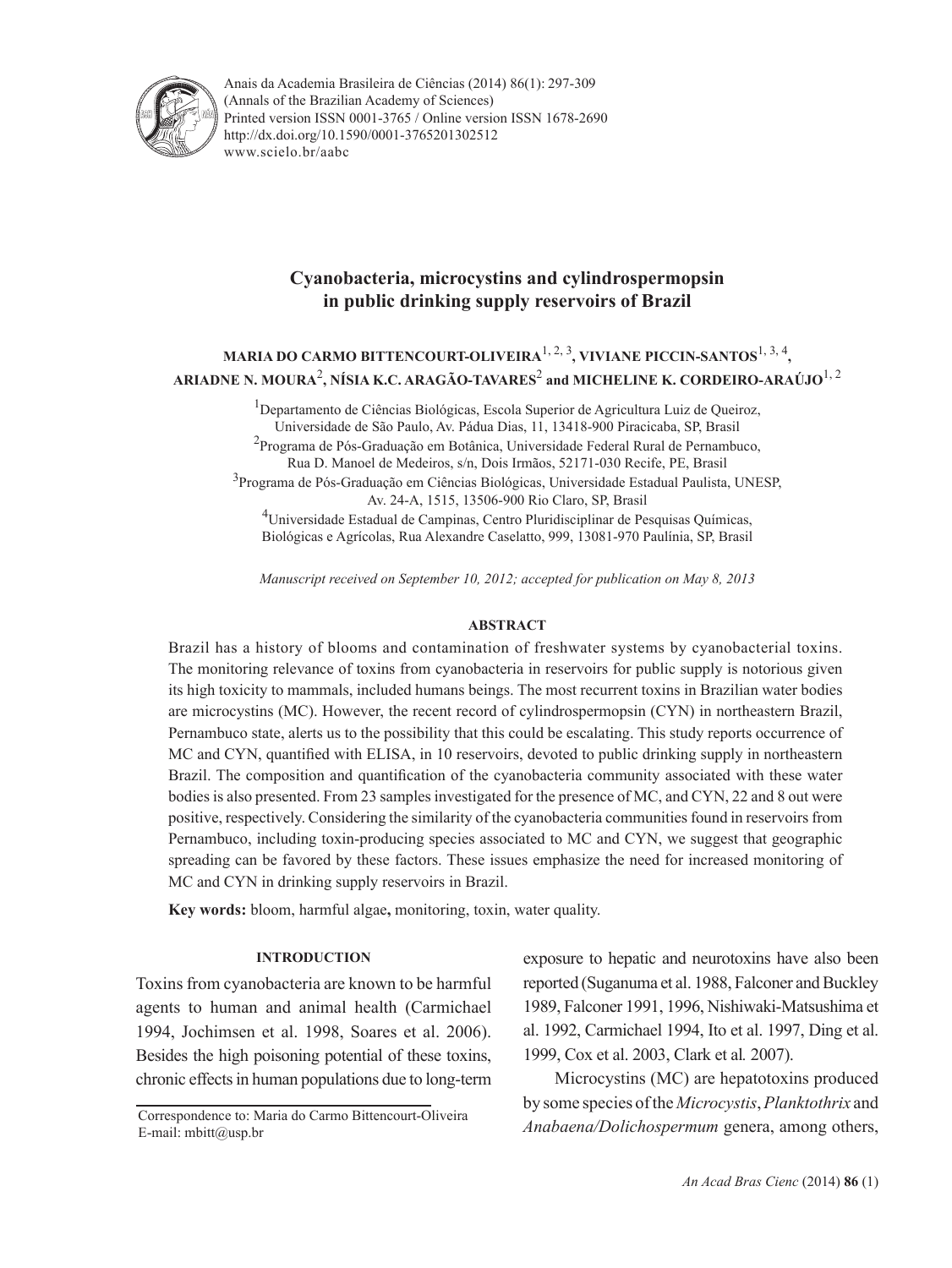which act by inflicting damage to cells from the liver and other organs (Soares et al. 2007), possibly leading the organisms to death by hemorrhagic shock (Mackintosh et al. 1990, Hooser et al. 1991). Moreover, at sub-lethal doses, these toxins might act as tumor promoters (Ueno et al. 1996, Ding et al. 1999, Zhou et al. 2002).

Cylindrospermopsin (CYN) is a tricyclic alkaloid produced by *Cylindrospermopsis* (Ohtani et al. 1992, Berry and Lind 2010), *Aphanizomenon* (Banker et al. 1997, Preußel et al. 2006), *Umezakia* (Harada et al. 1994), *Anabaena* (Schembri et al. 2001, Spoof et al. 2006) and *Lyngbya* (Seifert et al. 2007). These are cytotoxins that irreversibly block protein synthesis, where the primary clinical symptoms are both hepatic and renal failure. They also act on tissues of the intestinal tract, vascular system and muscles (Terao et al. 1994, Falconer et al. 1999, Seawright et al. 1999, Froscio et al. 2008). Additionally, there are indications that CYN produces genotoxic, carcinogenic and mutagenic effects (Falconer and Humpage 2001, Saker et al. 2003). Following the first case of human intoxication provoked by CYN in Australia, 1979 (Hawkins et al. 1985), this toxin has been systematically found in other regions of the world (Carmichael et al. 2001, Li et al. 2001, Stirling and Quilliam 2001, Burns et al. 2002, Chonudomkul et al. 2004, Berry and Lind 2010), including Brazil (Bittencourt-Oliveira et al. 2011a).

Blooms of toxic cyanobacteria have been recorded worldwide and have become more numerous in both fresh and marine water (Hudnell et al. 2008, Paerl and Huisman 2009, Paerl et al. 2011, O'Neil et al. 2012). Parallel to an increase in documentation regarding these events, new species have been found to be responsible for these toxins (Bormans et al. 2005, Cox et al. 2005, Richardson et al. 2007, Berry and Lind 2010, Sant'Anna et al. 2011, Smith et al. 2011). As well, new occurrences of several toxins have been recorded in regions where they were historically thought not be present (O´Neil and Dennison 2005, Paul et al. 2005, Berry and Lind 2010, Bittencourt-Oliveira et al. 2011a, Smith et al. 2012, Mohamed and Al-Shehri 2013). With regard to Brazil, the observation of toxins from cyanobacteria in water intended for public drinking supply has been recorded in several regions, particularly in the south and the northeast (Molica et al. 2005, Anjos et al. 2006, Costa et al. 2006, Sotero-Santos et al. 2006, 2008, Moschini-Carlos et al. 2009, Bittencourt-Oliveira et al. 2010, 2012a).

The monitoring relevance of cyanobacteria toxins in reservoirs for public supply is notorious. Brazil was the first country to enforce a specific legislation for the control of cyanobacteria and their toxins in water used for drinking supply (Brasil 2011). Monitoring of reservoirs requires cell counting of potentially toxic cyanobacteria and toxin quantification (New Zealand, Ministry of Health 2008, Brasil 2011, NHMRC, NRMMC 2011).

The most recurrent toxins in Brazilian water bodies are the MCs. However, the recent record of CYN in three reservoirs for public supply in the northeast region alerted to the possibility that it could be spreading (Bittencourt-Oliveira et al. 2011a).

Reservoirs in Pernambuco state were designed to fulfill different roles and multiple uses which, to some extent, make management difficult and, at the same time, increase the instability of the aquatic biota. These issues demand frequent environmental studies, plus investigation on the cyanobacteria communities and, in particular, their toxins. The occurrence of cyanobacteria toxins in these reservoirs (northeastern Brazil) was already recorded by a few authors using different techniques (Bouvy et al. 1999, Molica et al. 2005, Bittencourt-Oliveira et al. 2010, 2011a, 2012a).

This study shows, for the first time, a wide and profound vision on the reservoirs in the northeastern region of Brazil with regard to cyanobacteria and their toxins. In addition to providing a glimpse of the current status for future research, this study can aid in comparative studies of diagnosis and monitoring, both on a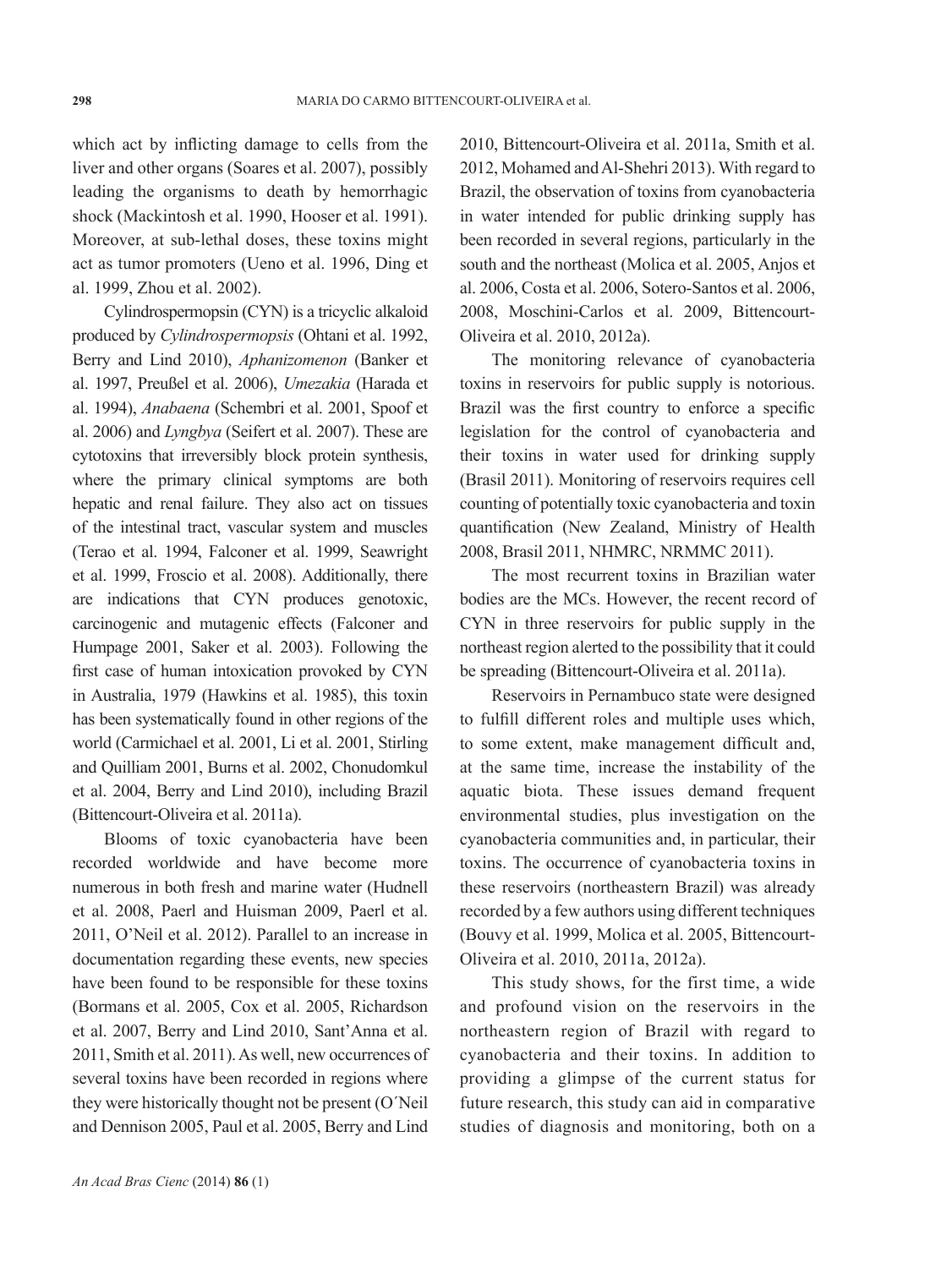regional and global scale, given the expansion of species of toxic cyanobacteria and their impact on the human population**.**

This study presents data gathered from 10 reservoirs of the state of Pernambuco, northeast of Brazil, destined for public drinking supply. The occurrence of MC and CYN, as well as the composition and quantification of the cyanobacteria community, is shown.

### **MATERIALS AND METHODS**

STUDIED RESERVOIRS AND SAMPLINGS

The investigated reservoirs supply cities with high demographic densities. These reservoirs are located in regions where climates are warm but rain regimes can range from regular (Zona da Mata, Agreste) to sparse (Sertão, 37°C yearly average). Importance was given to reservoirs for public supply identified as those frequently having cyanobacteria blooms (Table I). The sampling sites were, preferentially, at the center of each reservoir.

Twenty three samples from 10 reservoirs in the state of Pernambuco (Table II) were collected, preferentially, in two different seasons, dry and rainy. Samples for cyanobacteria identification were gathered by surface dragging, using 20-µm mesh plankton net or a wide neck bottle in the case of high population density. Samples for quantification analyses were gathered using a van Dorn bottle in the subsurface (0.5 m).

| <b>TABLE I</b>                                                                                             |
|------------------------------------------------------------------------------------------------------------|
| Reservoirs, coordinates, use, phytogeographic region, water capacity (m <sup>3</sup> ), maximum depth (m), |
| target community and trophic state. S. Public Supply. W. Watering. F. Fishing. ND. No data.                |

| <b>Reservoir (Use)</b> | Coordinates               | Phytogeographic<br>Region | Max.<br>Water<br>Capacity<br>Depth |      | <b>Target</b><br>community | <b>Trophic state</b>       |
|------------------------|---------------------------|---------------------------|------------------------------------|------|----------------------------|----------------------------|
| Alagoinha (S, W)       | 8°27'31.9"S, 6°46'33.5"W  | Agreste                   | $2.0 \times 10^{4}$                | 5.0  | 11,886                     | ND.                        |
| Arcoverde $(S, W, F)$  | 8°33'32.5"S, 6°59'07.5"W  | Agreste                   | $1.7 \times 10^8$                  | 20.0 | 55,902                     | Eutrophic <sup>a</sup>     |
| Carpina (S, F)         | 7°53'03.8"S, 5°20'37.8"W  | Zona da Mata              | $2.7 \times 10^8$                  | 15.0 | 124,520                    | Eutrophic <sup>b</sup>     |
| Duas Unas (S, W, F)    | 8°05'02"S, 35°30.6"W      | Zona da Mata              | $2.4 \times 10^{7}$                | 14.0 | 914,144                    | Eutrophic <sup>c</sup>     |
| Ingazeira (S, W, F)    | 8°36'41.2"S, 6°54'23.7"W  | Agreste                   | $4.8 \times 10^{6}$                | 5.0  | 9,311                      | Hypertrophic <sup>d*</sup> |
| Ipojuca $(S, F)$       | 8°20'43,7"S, 36°22'31,5"W | Agreste                   | $3.1 \times 10^{7}$                | 15.0 | 110,558                    | Eutrophice                 |
| Jucazinho $(S, W, F)$  | 7°59'03"S, 35°48'36.7"W   | Agreste                   | $3.2 \times 10^8$                  | 40.0 | 55,766                     | Eutrophic <sup>c</sup>     |
| Mundaú (S, W, F)       | 8°56'42.8"S, 36°29'27.4"W | Agreste                   | $1.9 \times 10^6$                  | 9.0  | 115,950                    | Eutrophic <sup>f</sup>     |
| Tapacurá (S, W, F)     | 8°02'31.9"S, 35°11'46.5"W | Zona da Mata              | $9.4 \times 10^{7}$                | 9.7  | 940,224                    | Eutrophic <sup>c</sup>     |
| Venturosa (S, W)       | 8°34'43.6"S, 36°52'47.3"W | Agreste                   | $12.0 \times 10^{4}$               | 6.0  | 9,311                      | Eutrophic $d^*$            |

a. Bittencourt-Oliveira et al. (2012b); b. Moura et al. (2011); c. Dantas et al. (2012); d\*. Trophic State Index calculated from data of chlorophyll *a* of Bouvy et al. (2000) using trophic delineation according Forsberg and Ryding (1980); e. A.N. Moura (unpublished data); f. Dantas et al. (2010).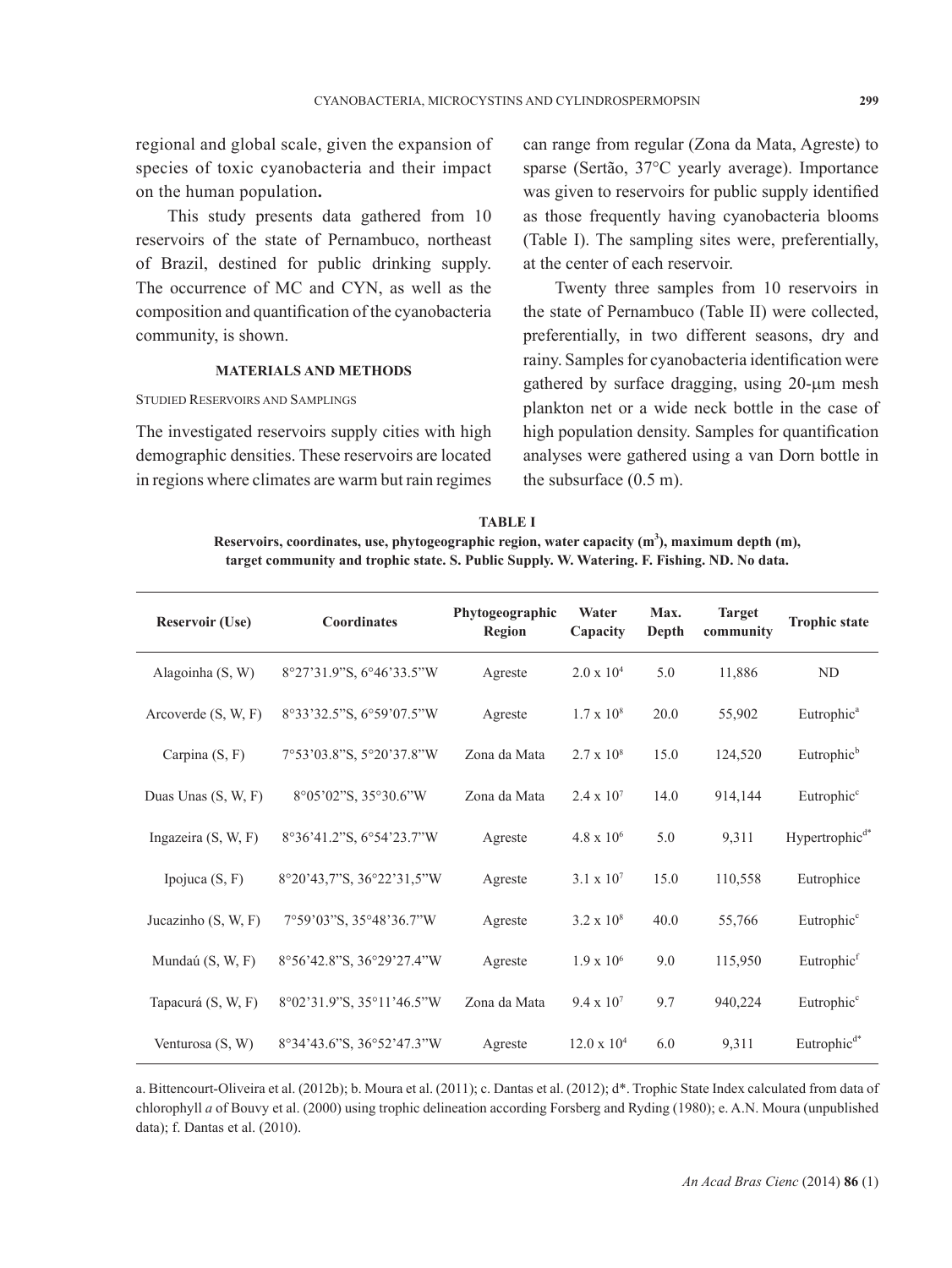## **TABLE II**

**Diversity, partial density (x 10<sup>6</sup> cell.mL-1), total density (10<sup>6</sup> cell.mL-1), partial biomass (mg.L-1) and total biomass of cyanobacteria in samples investigated. (%). Corresponding percentages of cell.mL-1 or mg.L-1 of cyanobacteria. (***n***). average number of cells per organism. Concentrations of microcystins (MC) and cylindrospermopsin (CYN) (ng.g-1 freeze-dried cells) in the environmental samples obtained by ELISA (three replicates). SD. Standard deviations. (\*). Abundant species (°). Dominant species. (s). straight, (c). coiled. (-) absent.**

| <b>Reservoir</b><br>(Date sampling)<br><b>Season</b> | Cyanobacteria $(n)$                             | Partial<br><b>Density</b> | $\frac{0}{0}$ | <b>Total</b>   | Partial<br><b>Density Biomass</b> | $\frac{0}{0}$ | <b>Total</b><br><b>Biomass</b> | MC<br>(SD)        | <b>CYN</b><br>(SD) |
|------------------------------------------------------|-------------------------------------------------|---------------------------|---------------|----------------|-----------------------------------|---------------|--------------------------------|-------------------|--------------------|
|                                                      | Cylindrospermopsis raciborskii<br>s, c $(34)$ * | 2.16                      | 42.06         |                | 27.51                             | 51.84         |                                |                   |                    |
| Alagoinha                                            | Microcystis aeruginosa $(420)$ *                | 0.88                      | 17.18         |                | 8.36                              | 15.75         |                                |                   |                    |
| (04.14.2009)                                         | Microcystis panniformis (419)*                  | 1.21                      | 23.49         | 5.14           | 6.55                              | 12.34         | 53.07                          | 836,280.0         |                    |
| Rainy                                                | Gleitlerinema amphibium (61)                    | 0.51                      | 9.95          |                | 5.11                              | 9.63          |                                | $(\pm 16, 122.0)$ |                    |
|                                                      | Planktothrix agardhii (57)                      | 0.28                      | 5.52          |                | 4.43                              | 8.35          |                                |                   |                    |
|                                                      | Others                                          | 0.093                     | 1.80          |                | 1.11                              | 2.09          |                                |                   |                    |
|                                                      | Planktothrix agardhii (75) <sup>°</sup>         | 10.43                     | 89.67         |                | 163.10                            | 86.88         |                                |                   |                    |
| Alagoinha<br>(10.13.2009)<br>Dry                     | Sphaerospermopsis<br>aphanizomenoides (45)      | 0.27                      | 2.28          | 11.63          | 15.25                             | 8.12          | 187.73                         | 13,542.0          |                    |
|                                                      | Cylindrospermopsis raciborskii<br>s(30)         | 0.41                      | 3.54          |                | 5.25                              | 2.80          |                                | $(\pm 118.8)$     |                    |
|                                                      | Others                                          | 0.52                      | 4.51          |                | 4.13                              | 2.20          |                                |                   |                    |
| Arcoverde                                            | Cylindrospermopis raciborskii<br>s,c $(26)$ °   | 95.70                     | 77.93         |                | 12.44                             | 82.98         |                                | 306.1             | 33.3               |
| (05.12.2009)<br>Rainy                                | Geitlerinema amphibium (40)                     | 24.20                     | 19.71         | 122.80         | 2.42                              | 16.14         | 14.99                          | $(\pm 16.8)$      | $(\pm 4.0)$        |
|                                                      | Others                                          | 2.90                      | 2.36          |                | 0.13                              | 0.88          |                                |                   |                    |
|                                                      | Planktothrix agardhii (81) <sup>°</sup>         | 5.96                      | 74.63         |                | 77.50                             | 69.44         |                                |                   |                    |
| Carpina                                              | Cylindrospermopsis raciborskii<br>s, $c(24)$    | 1.10                      | 13.74         | 7.99           | 8.78                              | 7.87          | 111.61                         | 135.7             |                    |
| (04.06.2009)<br>Rainy                                | Sphaerospermopsis<br>aphanizomenoides (44)      | 0.19                      | 2.33          |                | 8.77                              | 7.86          |                                | $(\pm 9.9)$       |                    |
|                                                      | Geitlerinema amphibium (85)                     | 0.32                      | 4.05          |                | 4.21                              | 3.77          |                                |                   |                    |
|                                                      | Others                                          | 0.42                      | 5.25          |                | 12.36                             | 11.07         |                                |                   |                    |
|                                                      | Planktothrix agardhii (80)°                     | 12.90                     | 92.18         |                | 167.51                            | 88.59         |                                |                   |                    |
| Carpina<br>(10.06.2009)                              | Planktothrix isothrix (88)                      | 0.43                      | 3.04          | 14.0           | 7.65                              | 4.05          | 189.08                         | 93.9              |                    |
| Dry                                                  | Geitlerinema amphibium (174)                    | 0.42                      | 3.01          |                | 5.46                              | 2.89          |                                | $(\pm 8.3)$       |                    |
|                                                      | Others                                          | 0.25                      | 1.77          |                | 8.45                              | 4.47          |                                |                   |                    |
| <b>Duas Unas</b><br>(03.10.2009)<br>Dry              | Sphaerospermopsis<br>aphanizomenoides $(53)$ °  | 2.10                      | 92.84         |                | 84.53                             | 96.78         |                                |                   |                    |
|                                                      | Cylindrospermopsis raciborskii<br>s(24)         | 0.09                      | 3.92          | 2.27           | 1.07                              | 1.23          | 87.34                          | 62.7              |                    |
|                                                      | Others                                          | $0.07\,$                  | 3.24          |                | 1.74                              | 1.99          |                                | $(\pm 4.4)$       |                    |
| <b>Duas Unas</b><br>(05.04.2009)<br>Rainy            | Microcystis panniformis (540) <sup>°</sup>      | 3,356.7                   |               | 99.15 3,385.50 | 31.79                             | 98.92         | 32.13                          | 170.3             | 143.0              |
|                                                      | Cylindrospermopsis raciborskii<br>s(30)         | 28.8                      | 0.85          |                | 0.34                              | 1.07          |                                | $(\pm 10.0)$      | $(\pm 14.0)$       |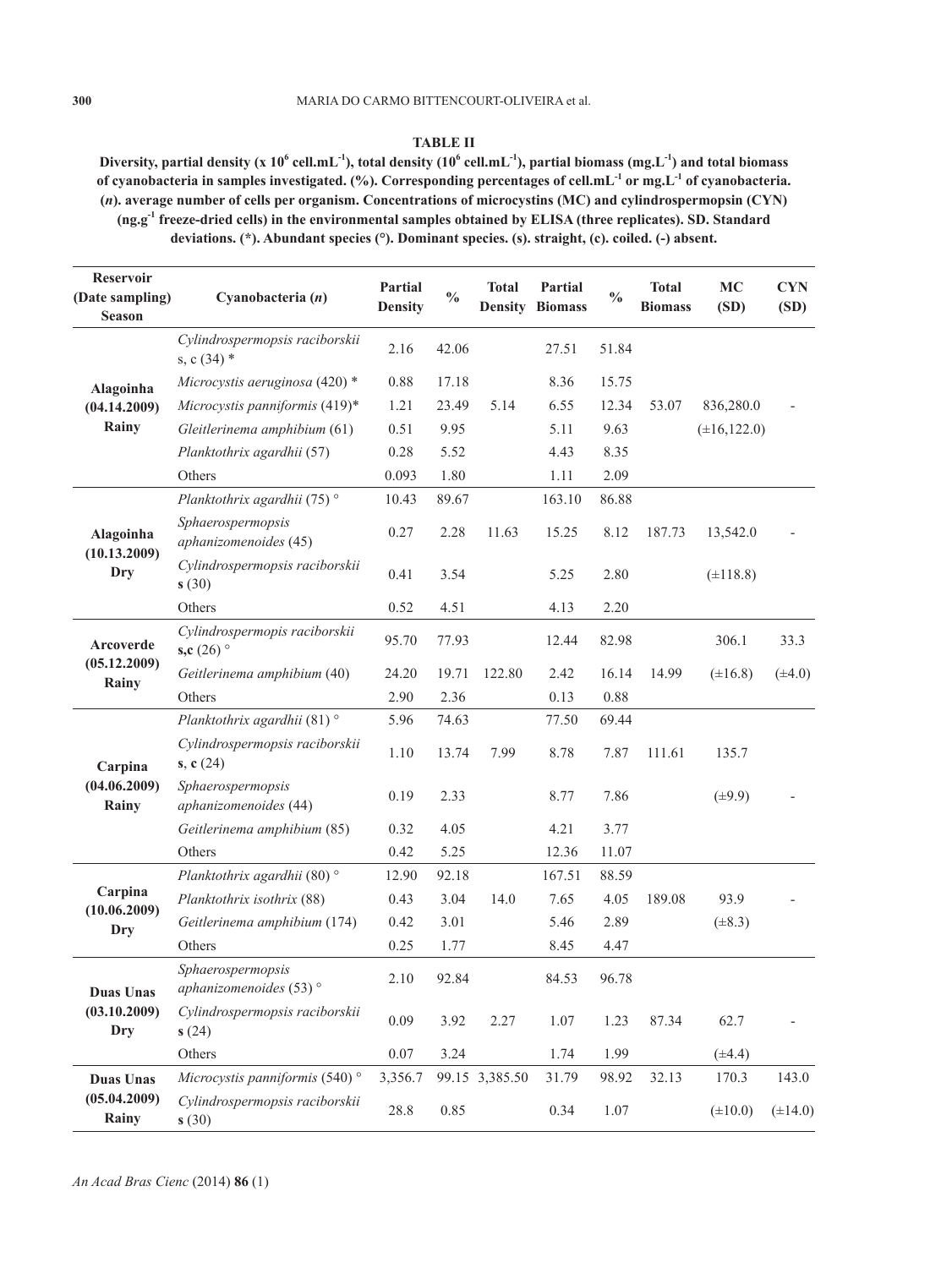| <b>Reservoir</b><br>(Date sampling)<br><b>Season</b> | Cyanobacteria (n)                               | Partial<br><b>Density</b> | $\frac{0}{0}$ | <b>Total</b><br><b>Density</b> | Partial<br><b>Biomass</b> | $\frac{0}{0}$ | <b>Total</b><br><b>Biomass</b> | <b>MC</b><br>(SD) | <b>CYN</b><br>(SD) |
|------------------------------------------------------|-------------------------------------------------|---------------------------|---------------|--------------------------------|---------------------------|---------------|--------------------------------|-------------------|--------------------|
| Ingazeira<br>(04.14.2009)                            | Planktothrix agardhii (77) °                    | 10.30                     | 69.70         |                                | 160.58                    | 76.77         |                                |                   |                    |
|                                                      | Cylindrospermopsis raciborskii<br>s, c $(18)$ * | 2.47                      | 16.71         | 14.78                          | 32.09                     | 15.34         | 209.18                         | 3,399.7           |                    |
| Rainy                                                | Geitlerinema amphibium (117)                    | 1.64                      | 11.10         |                                | 12.32                     | 5.89          |                                | $(\pm 299.2)$     |                    |
|                                                      | Others                                          | 0.37                      | 2.48          |                                | 4.19                      | 2.00          |                                |                   |                    |
|                                                      | Geitlerinema amphibium (117) <sup>°</sup>       | 4.26                      | 52.76         |                                | 52.43                     | 39.59         |                                |                   |                    |
| Ingazeira                                            | Planktothrix agardhii (77) *                    | 2.64                      | 32.67         | 8.07                           | 39.53                     | 29.85         | 132.44                         | 2,032.0           |                    |
| (10.13.2009)<br>Dry                                  | Cylindrospermopsis raciborskii<br>s, $c(18)$    | 0.87                      | 10.79         |                                | 27.93                     | 21.09         |                                | $(\pm 78.4)$      |                    |
|                                                      | Others                                          | 0.30                      | 3.78          |                                | 12.54                     | 9.47          |                                |                   |                    |
| Ipojuca                                              | Planktothrix isothrix (115) $\circ$             | 1.33                      | 92.37         |                                | 25.41                     | 95.81         |                                |                   |                    |
| (05.26.2010)                                         | Geitlerinema amphibium (54)                     | 0.055                     | 3.77          | 1.44                           | 0.49                      | 1.85          | 26.52                          |                   | 3.43               |
| Dry                                                  | Others                                          | 0.053                     | 3.86          |                                | 0.62                      | 2.34          |                                |                   | $(\pm 0.5)$        |
|                                                      | Planktothrix isothrix (115) $^{\circ}$          | 1.40                      | 91.69         |                                | 26.58                     | 93.86         |                                |                   |                    |
| Ipojuca<br>(05.03.2010)<br>Rainy                     | Cylindrospermopsis raciborskii<br>s, $c(35)$    | 0.12                      | 7.63          | 1.53                           | 1.16                      | 4.10          | 28.32                          | 10.3              | 201.5              |
|                                                      | Others                                          | 0.01                      | 0.68          |                                | 0.58                      | 2.05          |                                | $(\pm 1.1)$       | $(\pm 26.8)$       |
| Jucazinho                                            | Planktothrix agardhii (118) <sup>°</sup>        | 22.20                     | 41.57         |                                | 31.08                     | 30.73         |                                |                   |                    |
|                                                      | Sphaerospermopsis<br>aphanizomenoides (41)      | 19.5                      | 36.52         |                                | 58.93                     | 58.27         | 101.13                         | 64.0              | 76.3               |
| (02.17.2009)<br>Rainy                                | Cylindrospermopsis raciborskii<br>s, $c(16)$    | 8.4                       | 15.73         |                                | 8.40                      | 8.31          |                                | $(\pm 8.8)$       | $(\pm 10.7)$       |
|                                                      | Others                                          | 3.3                       | 6.18          | 53.40                          | 2.72                      | 2.69          |                                |                   |                    |
|                                                      | Planktothrix agardhii (117) °                   | 101.6                     | 52.13         |                                | 14.22                     | 47.46         |                                |                   |                    |
|                                                      | Geitlerinema amphibium (43)*                    | 41.2                      | 21.14         | 194.90                         | 4.94                      | 16.50         |                                |                   |                    |
| Jucazinho<br>(03.24.2009)                            | Sphaerospermopsis<br>aphanizomenoides (41)      | 28.5                      | 14.62         |                                | 8.61                      | 28.74         | 29.97                          | 489.2             | 2,718.0            |
| Dry                                                  | Cylindrospermopsis raciborskii<br>s, $c(16)$    | 15.2                      | 7.80          |                                | 1.52                      | 5.07          |                                | $(\pm 44.1)$      | $(\pm 279.0)$      |
|                                                      | Others                                          | 8.4                       | 4.31          |                                | 0.67                      | 2.24          |                                |                   |                    |
|                                                      | Planktothrix agardhii (118) °                   | 61.90                     | 79.77         |                                | 86.66                     | 80.13         |                                |                   |                    |
| Jucazinho                                            | Geitlerinema amphibium (43)                     | 6.90                      | 8.89          | 77.60                          | 8.28                      | 7.66          | 108.15                         | 117.7             | 0.5                |
| (10.27.2009)<br>Dry                                  | Cylindrospermopsis raciborskii<br>s, $c(16)$    | 6.40                      | 8.25          |                                | 6.40                      | 5.92          |                                | $(\pm 8.7)$       | $(\pm 0.1)$        |
|                                                      | Others                                          | 2.40                      | 3.09          |                                | 6.81                      | 6.30          |                                |                   |                    |
| Jucazinho<br>(04.28.2009)<br>Rainy                   | Planktothrix agardhii (117) °                   | 333.4                     | 74.42         |                                | 46.68                     | 71.53         |                                |                   |                    |
|                                                      | Geitlerinema amphibium (43)                     | 63.7                      | 14.22         | 448.00                         | 7.64                      | 11.71         | 65.25                          | 83.6              | 201.4              |
|                                                      | Sphaerospermopsis<br>aphanizomenoides (41)      | 29.3                      | 6.54          |                                | 8.85                      | 13.57         |                                | $(\pm 3.7)$       | $(\pm 90.0)$       |
|                                                      | Cylindrospermopsis raciborskii<br>s, $c(16)$    | 17.4                      | 3.88          |                                | 1.74                      | 2.67          |                                |                   |                    |
|                                                      | Others                                          | 4.20                      | 0.94          |                                | 0.34                      | 0.51          |                                |                   |                    |

# **TABLE II (continuation)**

*An Acad Bras Cienc* (2014) **86** (1)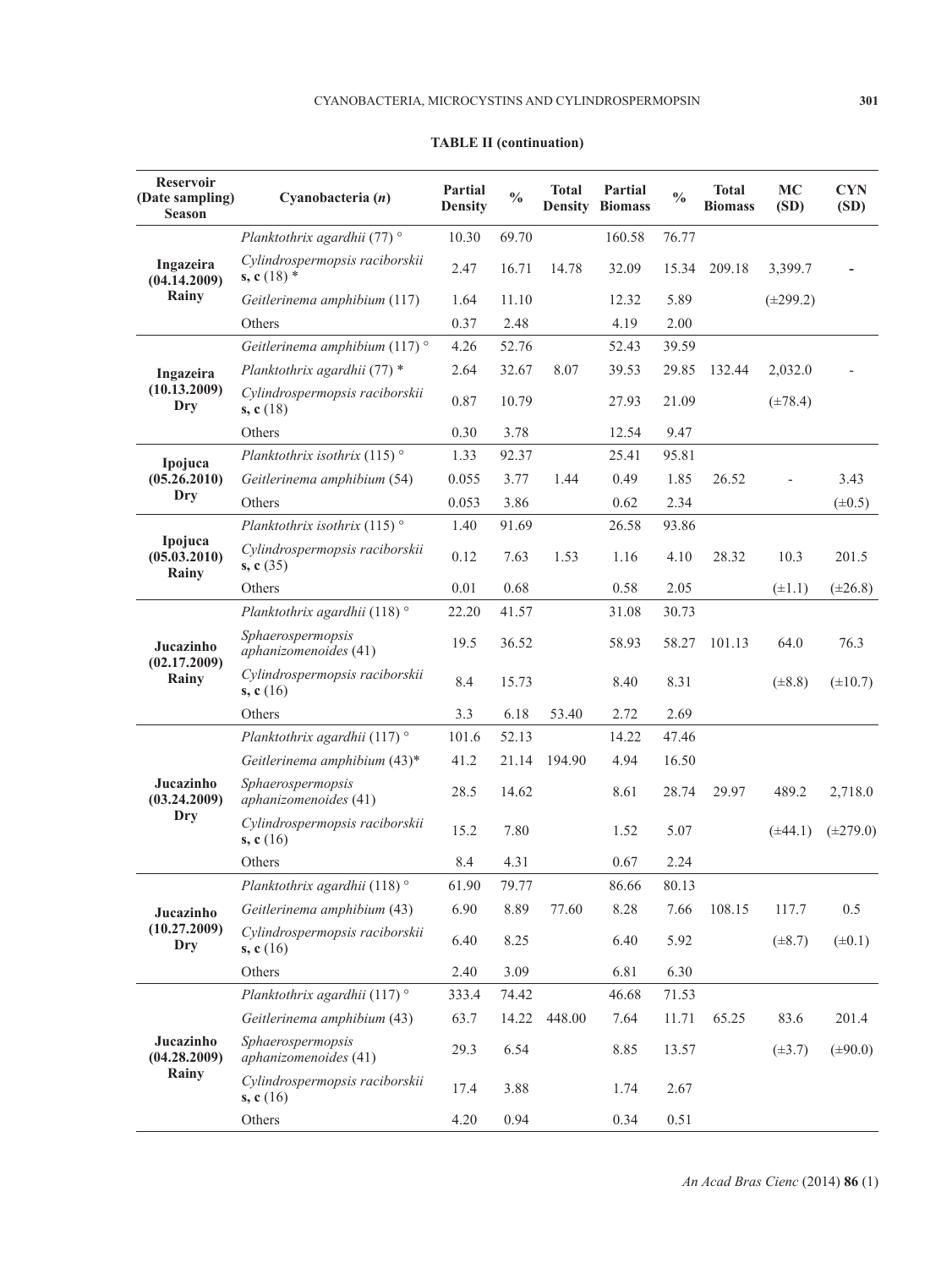| <b>Reservoir</b><br>(Date sampling)<br>Season | Cyanobacteria $(n)$                                     | Partial<br><b>Density</b> | $\frac{0}{0}$ | <b>Total</b><br><b>Density</b> | Partial<br><b>Biomass</b> | $\frac{0}{0}$ | <b>Total</b><br><b>Biomass</b> | <b>MC</b><br>(SD) | <b>CYN</b><br>(SD) |
|-----------------------------------------------|---------------------------------------------------------|---------------------------|---------------|--------------------------------|---------------------------|---------------|--------------------------------|-------------------|--------------------|
| Mundaú                                        | Microcystis panniformis (827) $^{\circ}$                | 1.43                      | 99.66         |                                | 7.69                      | 95.17         |                                | 630.9             |                    |
| (09.02.2008)<br>Rainy                         | Others                                                  | 0.05                      | 3.34          | 1.48                           | 0.39                      | 4.83          | 8.08                           | $(\pm 41.1)$      |                    |
|                                               | Microcystis panniformis (827) $\degree$                 | 16.11                     | 87.92         |                                | 86.68                     | 77.13         |                                |                   |                    |
| Mundaú<br>(03.17.2009)                        | Others                                                  | 0.63                      | 3.42          | 18.3                           | 13.02                     | 11.59         | 112.38                         | 16,858.4          |                    |
| Dry                                           | Cylindrospermopsis raciborskii<br>s, $c(17)$            | 1.59                      | 8.66          |                                | 12.69                     | 11.29         |                                | $(\pm 1, 314.1)$  |                    |
|                                               | Microcystis panniformis (1143) $\degree$                | 7.21                      | 75.99         |                                | 38.79                     | 68.73         |                                | 3,316.5           |                    |
| Mundaú<br>(05.05.2009)<br>Rainy               | Cylindrospermopsis raciborskii<br>s, $c(23)$            | 2.08                      | 21.97         | 9.49                           | 16.67                     | 29.54         | 56.42                          | $(\pm 271.5)$     |                    |
|                                               | Others                                                  | 0.21                      | 2.05          |                                | 0.96                      | 1.70          |                                |                   |                    |
| Mundaú<br>(11.09.2009)<br>Dry                 | Microcystis panniformis (1143) $\degree$                | 8.27                      | 85.88         |                                | 44.48                     | 81.38         |                                |                   |                    |
|                                               | Cylindrospermopsis raciborskii<br>s, $c(17)$            | 1.16                      | 12.05         | 9.63                           | 9.28                      | 16.98         | 54.66                          | 2,366.1           |                    |
|                                               | Others                                                  | 0.20                      | 2.07          |                                | 0.90                      | 1.65          |                                | $(\pm 114.5)$     |                    |
| Tapacurá<br>$(03.\overline{1}0.2009)$         | Microcystis panniformis (78) $\degree$                  | 1.49                      | 71.95         |                                | 39.33                     | 85.93         |                                | 52.7              |                    |
|                                               | Planktothrix agardhii (73)                              | 0.26                      | 12.59         | 2.07                           | 3.65                      | 7.97          | 45.77                          | $(\pm 5.4)$       |                    |
| Dry                                           | Others                                                  | 0.32                      | 15.48         |                                | 2.79                      | 6.1           |                                |                   |                    |
| Tapacurá                                      | Microcystis panniformis (8653) <sup>°</sup>             | 2.27                      | 88.91         |                                | 59.80                     | 93.54         |                                | 30.4              |                    |
| (05.04.2009)                                  | Planktothrix agardhii (73)                              | 0.13                      | 5.11          | 2.55                           | 1.82                      | 2.85          | 63.93                          | $(\pm 1.5)$       |                    |
| Rainy                                         | Others                                                  | 0.15                      | 5.98          |                                | 2.31                      | 3.61          |                                |                   |                    |
| <b>Tapacurá</b><br>(10.05.2009)<br>Dry        | Sphaerospermopsis<br>aphanizomenoides (56) <sup>°</sup> | 1.73                      | 43.10         |                                | 70.85                     | 65.64         |                                |                   |                    |
|                                               | Microcystis panniformis (3593)*                         | 0.63                      | 15.60         | 4.02                           | 16.54                     | 15.33         | 107.93                         | 62.3              |                    |
|                                               | Cylindrospermopsis raciborskii<br>s, $c(16)$            | 0.63                      | 15.64         |                                | 9.43                      | 8.74          |                                | $(\pm 1.1)$       |                    |
|                                               | Others                                                  | 1.03                      | 25.66         |                                | 11.11                     | 10.3          |                                |                   |                    |
| <b>Venturosa</b><br>(10.13.2009)<br>Dry       | Merismopedia tenuissima (16) $\degree$                  | 11.76                     | 99.95         | 11.77                          | 19.05                     | 99.57         | 19.13                          | 17.3              |                    |
|                                               | Others                                                  | 0.006                     | 0.05          |                                | 0.08                      | 0.43          |                                | $(\pm 1.4)$       |                    |

**TABLE II (continuation)**

IDENTIFICATION AND EVALUATION OF DENSITY AND BIOMASS

Cyanobacteria identification was carried out under a light microscope (Nikon YS100, Melville, NY, USA), and by comparison with specialized literature. Samples for density evaluation (cells. $mL^{-1}$ ) were maintained in acetic Lugol's solution and settled in counting chamber according to Utermöhl (1958). Densities were converted into biovolume following the procedure in Hillebrand et al. (1999) and transformed into

biomass, assuming a mass density of  $1 \text{ mg} L^{-1}$  (Wetzel and Likens 2000). Average values were used for biovolume measurement ( $n = 50$ , for abundant species and  $n = 10$ , for less frequent species). Abundance and dominance were evaluated according to Lobo and Leighton (1986). Abundant species were those with densities above the community average density, while dominant species were those with density surpassing 50% of the community total density.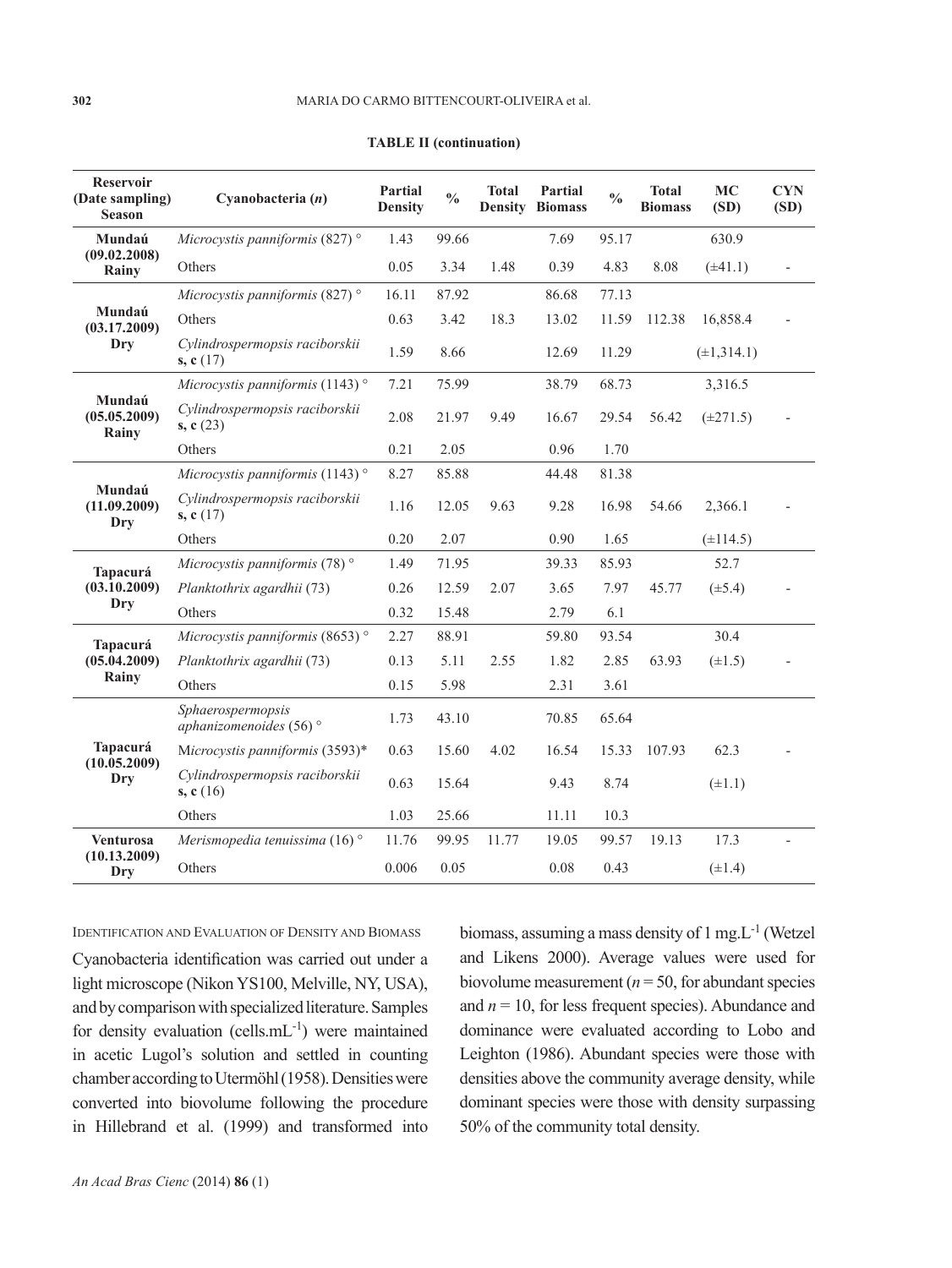# MICROCYSTIN AND CYLINDROSPERMOPSIN ANALYSIS BY IMMUNOASSAY METHOD

Samples with approximately 20 L were collected, centrifuged, frozen in liquid nitrogen, and lyophilized. The lyophilized cells from environmental samples (~10 mg) with 3 mL of Milli-Q water were disrupted by ultrasonication (Microson Ultrasonic Cell Disruptor, Misonix, USA) and used directly for analysis of MC and CYN. Toxin quantification was carried out using a commercial ELISA kit (Beacon Analytical Systems Inc., Portland, ME, USA), following the manufacturer's protocols. The high and low detection limits for MC and CYN by ELISA were 2.0 and 0.1  $\mu$ g.L<sup>-1</sup>, respectively. Negative and positive controls for the ELISA analysis are included in the commercial kit. Triplicate analyses were performed and the values were averaged.

### **RESULTS**

Occurrence of MC was found in all reservoirs (Table II). Only in one sample, out of 23 samples MC was absent (Ipojuca reservoir, 5/26/2010). It was found that in all samples cyanobacteria reported in literature as potentially toxin-producing (MC, CYN and SX), except for *M*. *tenuissima*. With respect to CYN, eight out of the 23 analyzed samples were positive in four reservoirs (Arcoverde, Duas Unas, Ipojuca, and Jucazinho). In these reservoirs MC and CYN were found simultaneously.

Diversity of cyanobacteria communities, their dominant and abundant taxa, densities and biomasses (total and partial), as well as the presence of MC and CYN in 23 samples were in the Table II. Cyanobacteria communities in the reservoirs were constituted, basically, by *Cylindrospermopsis raciborskii* (Woloszynka) Seenayya & Subba Raju, *Planktothrix agardhii* (Gomont) Anagnostidis & Komárek, *Sphaerospermopsis aphanizomenoides*  (Forti) Zapomělová, Jezberová, Hrouzek, Hizem, Reháková & Komárková and *Geitlerinema amphibium* (Gomont) Anagnostidis*. C*. *raciborskii*

and *P. agardhii* were dominant and abundant in five reservoirs, which had MC or CYN. *Planktothrix* species (*P. agardhii* and *P*. *isothrix* (Skuja) Komárek & Komárková) were dominant in five reservoirs and were responsible for more than 50% of cyanobacteria total biomass. In addition, they were the highest occurring genus in blooms, followed by *Microcystis panniformis* Komárek et al. in four reservoirs. The species *Planktothrix agardhii* and *Microcystis panniformis* reached the highest densities, surpassing 107 cells.mL-1. *Planktothrix agardhii*, *P. isothrix*, *Sphaerospermopsis aphanizomenoides*, *M. panniformis* and *Merismopedia tenuissima* Lemmermann constituted monospecific blooms, accounted for up to 85% of cyanobacteria total biomass in the sample (Table II).

Generally speaking, there was no correlation between dry and rainy seasons, increase or decrease of superficial cyanobacteria biomasses or densities, in the reservoirs.

### **DISCUSSION**

Cyanotoxins were found in 100% of the set of reservoirs (ten), where MCs were detected in 95.65% of the samples investigated for MC and CYN.

Early reports showed that toxic cyanobacteria have dominated in warmer waters of the tropics and subtropics. Within the regions with tropical and sub-tropical climates, Australia shows some similarity to the northeast of Brazil, due to its area, its many reservoirs, shallows, rivers and, mainly, its historical records of frequent blooms of toxic cyanobacteria (Burford et al. 2007, Burford and Davis 2011). Toxin production records are common in Brazil and Australia, and is less in other areas of the world (Fastner et al. 2003, Saker et al. 2003, Burford and Davis 2011).

Brazil has a history of contamination of freshwater systems by cyanotoxins (Teixeira et al. 1993, Jochimsen et al. 1998). Over the last ten years, there have been frequent records of cyanobacteria blooms in reservoirs throughout the country (Anjos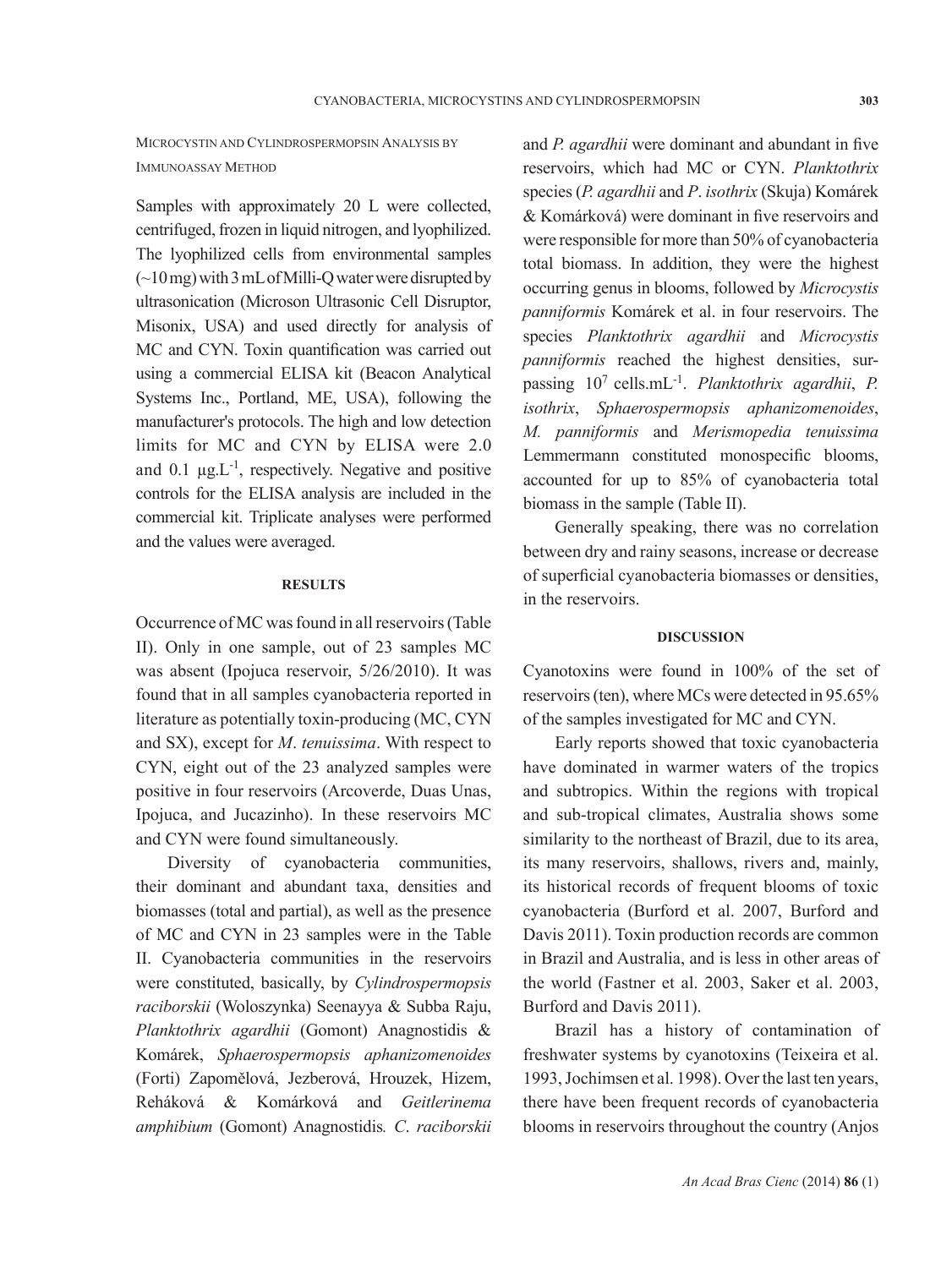et al. 2006, Costa et al. 2006, Chellappa et al. 2008, Dantas et al. 2011, Bittencourt-Oliveira et al. 2011a, b, 2012a, Piccin-Santos and Bittencourt-Oliveira 2012).

In spite of monospecific bloom occurrences in the reservoirs of Ingazeira, Jucazinho, Mundaú and Tapacurá, those blooms constituted by more than one species were the most frequent. Costa et al. (2006), Bittencourt-Oliveira et al. (2011a, 2012b), Moura et al. (2011), and Lira et al. (2011) reported multi-species blooms of cyanobacteria constituted mostly by the genera *Planktothrix* and *Cylindrospermopsis*, with possible alternation of predominance according to the climate conditions.

Apart from high temperatures, blooms in the northeast of Brazil are also enhanced by the hydric regime characterized by long and accentuated dry periods and by the length of time that the water remains in the reservoirs. Conditions associated with dry and rainy seasons, such as stratification and de-stratification of water bodies, as well as water turbidity, are appointed as favoring factors, allowing the establishment of other species with high population densities and forming multispecies blooms of cyanobacteria (Dantas et al. 2011, Bittencourt-Oliveira et al. 2012b). Bittencourt-Oliveira et al. (2012b) observed in the Arcoverde reservoir an overwhelming increase of *C*. *raciborskii* populations during the dry season (destratification), characterized by thermally stratified water where, in the rainy season, the cyanobacteria biomass dropped substantially due to the presence of other cyanobacteria in the community. These authors pointed out that species being favored by stratification cannot be considered a rule because in other reservoirs in the same region the population density of *C. raciborskii* increased all through the thermal de-stratification. These differences in the behavior of populations of cyanobacteria, particularly of *C. raciborskii*, also vary between Brazilian and Australian water bodies (Hawkins and Grifftiths 1993, Bittencourt-Oliveira et al. 2011b).

In all samples with MCs, potentially toxic cyanobacteria were found, as described in the literature. The single exception of nontoxic cyanobacterium was *M. tenuissima* in the Venturosa reservoir (10.13.2009), even in high densities. Despite the high cellular density, the biomass was low  $(19.05 \text{ mg.L}^{-1})$ . Picoplanktonic cyanobacteria, such as *Aphanocapsa cumulus* Komárek & Cronberg (Domingos et al. 1999) and *Epigloeosphaera brasilica*  Azevedo et al. (Bittencourt-Oliveira et al. 2012a), were already reported in Brazil as toxin-producing. It should be emphasized that no cyanobacteria have to be discarded with respect to toxin production.

Diversity of the cyanobacteria community, mainly constituted by toxin-producing species (*Cylindrospermopsis raciborskii, Planktohrix agardhii*, *Sphaerospermopsis aphanizomenoides* and *Geitlerinema amphibium*), was similar in all reservoirs, except for *Merismopedia tenuissima* (Venturosa reservoir). Such homogeneity of cyanobacteria communities in reservoirs of the state of Pernambuco corroborate previous studies (Bouvy et al. 2000, 2003, Dantas et al. 2011, Lira et al. 2011, Moura et al. 2011, Bittencourt-Oliveira et al. 2011a, b, 2012a).

In the studied Brazilian reservoirs, *C. raciborskii* shared dominance with species of *Planktothrix*, whereas *P. agardhii* and *P. isothri*x formed monospecific blooms which accounted for up to 85% of the total cyanobacteria biomass in the sample (Table II). *Cylindrospermopsis raciborskii, Sphaerospermopsis aphanizomenoides* previously enominated *Aphanizomenon aphanizomenoides* (Zapomělová et al. 2009, 2010), *G. amphibium*, *Microcystis* and *Planktothrix* species are potentially microcystin, cylindrospermopsin and saxitoxinproducing. On the other hand, of the mentioned species, only *C. raciborskii* (Ohtani et al. 1992, Li et al. 2001) and species of the genus *Sphaerospermopsis*  (*Aphanizomenon* spp.) (Preußel et al. 2006, Yilmaz et al. 2008) have been described as producers of CYN.

Although populations of *C. raciborskii* and *Aphanizomenon*/*Sphaerospermopsis* spp. are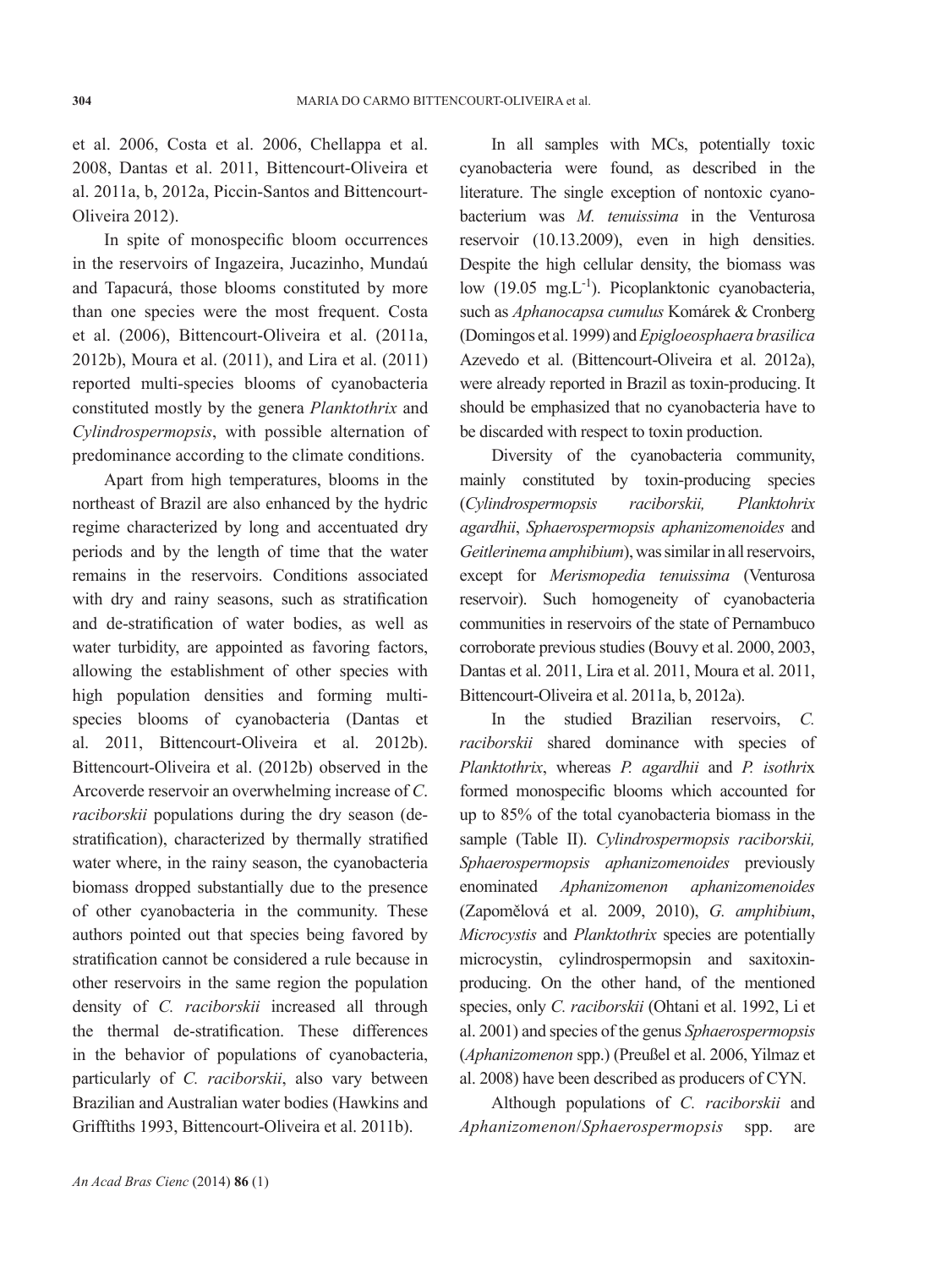common in the country, the toxin CYN was found only recently in Brazil (Bittencourt-Oliveira et al. 2011a). However, even though CYN occurs in reservoirs with high densities of C. *raciborskii* and *Sphaerospermopsis* no CYN-producing strain has been isolated in order to verify which species was responsible for producing this toxin. In Brazil no strain was reported as CYN-producing.

The Jucazinho reservoir had the greatest concentrations of CYN, associated with a high biomass of *Planktothrix agardhii, Sphaerospermopsis aphanizomenoides* and *Geitlerinema amphibium*. *P. agardhii* was the predominant species in three out of four samples in this reservoir, with total cyanobacteria biomass ranging from 30.73 to 80.13%, but there were no reports of an association with CYN production.

The sample from the Arcoverde reservoir taken on May 12, 2009 was the only one with an expressive predominance of *C. raciborskii* and also had the lowest concentrations of CYN  $(33.3 \text{ ne. } e^{-1})$  freezedried cells). Therefore, biomass and density values of MC and CYN-producing cyanobacteria were not proportional to the concentrations of the measured toxins. This fact was already reported in previous studies undertaken in the reservoirs of the region (Piccin-Santos and Bittencourt-Oliveira 2012).

### **CONCLUSION**

The similarity of cyanobacteria communities in the investigated reservoirs, associated with both the occurrence of MC and CYN and adequate environmental conditions, favors geographic spreading of toxic blooms in the region. This circumstance emphasizes the need for increased monitoring of MC and CYN in drinking supply reservoirs in Brazil.

## **ACKNOWLEDGMENTS**

This research was supported by grants from Conselho Nacional de Desenvolvimento Científico e Tecnológico (CNPq Proc. 576890/2008-1 and 301739/2011-0).

#### **RESUMO**

O Brasil tem um histórico de florações e contaminações por toxinas de cianobactérias nos seus ecossistemas de água doce. A relevância do monitoramento de toxinas de cianobactérias em reservatórios de abastecimento público é notória, devido à sua alta toxicidade para mamíferos, inclusive seres humanos. As cianotoxinas mais recorrentes em corpos de água brasileiros são microcistinas (MC). No entanto, o registro recente de cilindrospermopsina (CYN) no nordeste, estado de Pernambuco, nos alerta para a possibilidade do aumento de novas ocorrências. Este estudo relata a ocorrência de MC e CYN, quantificadas por ELISA, em 10 reservatórios destinados ao abastecimento público do nordeste do Brasil. Também são apresentadas a composição e a quantificação da comunidade de cianobactérias associadas a estes corpos de água. Das 23 amostras investigadas, 22 e 8 foram positivas em relação, respectivamente, a MC e CYN. Considerando a similaridade das comunidades de cianobactérias encontradas nos reservatórios de Pernambuco e a presença de espécies potencialmente produtoras de MC e CYN, nós sugerimos que uma expansão geográfica possa ser favorecida por esses fatores. Estas questões enfatizam a necessidade de aumentar o monitoramento de MC e CYN em reservatórios de abastecimento público no Brasil.

**Palavras-chave**: floração, algas nocivas, monitoramento, toxinas, qualidade de água.

### **REFERENCES**

- Anjos FM, Bittencourt-Oliveira MC, Zajac MP, Hiller S, Christian B, Erler K, Luckas B and Pinto E. 2006. Detection of harmful cyanobacteria and their toxins by both PCR amplification and LC-MS during a bloom event. Toxicon 48: 239-245.
- Banker R, Carmeli S, Hadas O, Teltsch B, Porat R and Sukenik A. 1997. Identification of cylindrospermopsin in *Aphanizomenon ovalisporum* (Cyanophyceae) isolated from Lake Kinneret, Israel. J Phycol 33: 613-616.
- BERRY JP AND LIND O. 2010. First evidence of "paralytic shellfish toxins" and cylindrospermopsin in a Mexican freshwater system, Lago Catemaco, and apparent bioaccumulation of the toxins in "tegogolo" snails (*Pomacea patula catemacensis*). Toxicon 55: 930-938.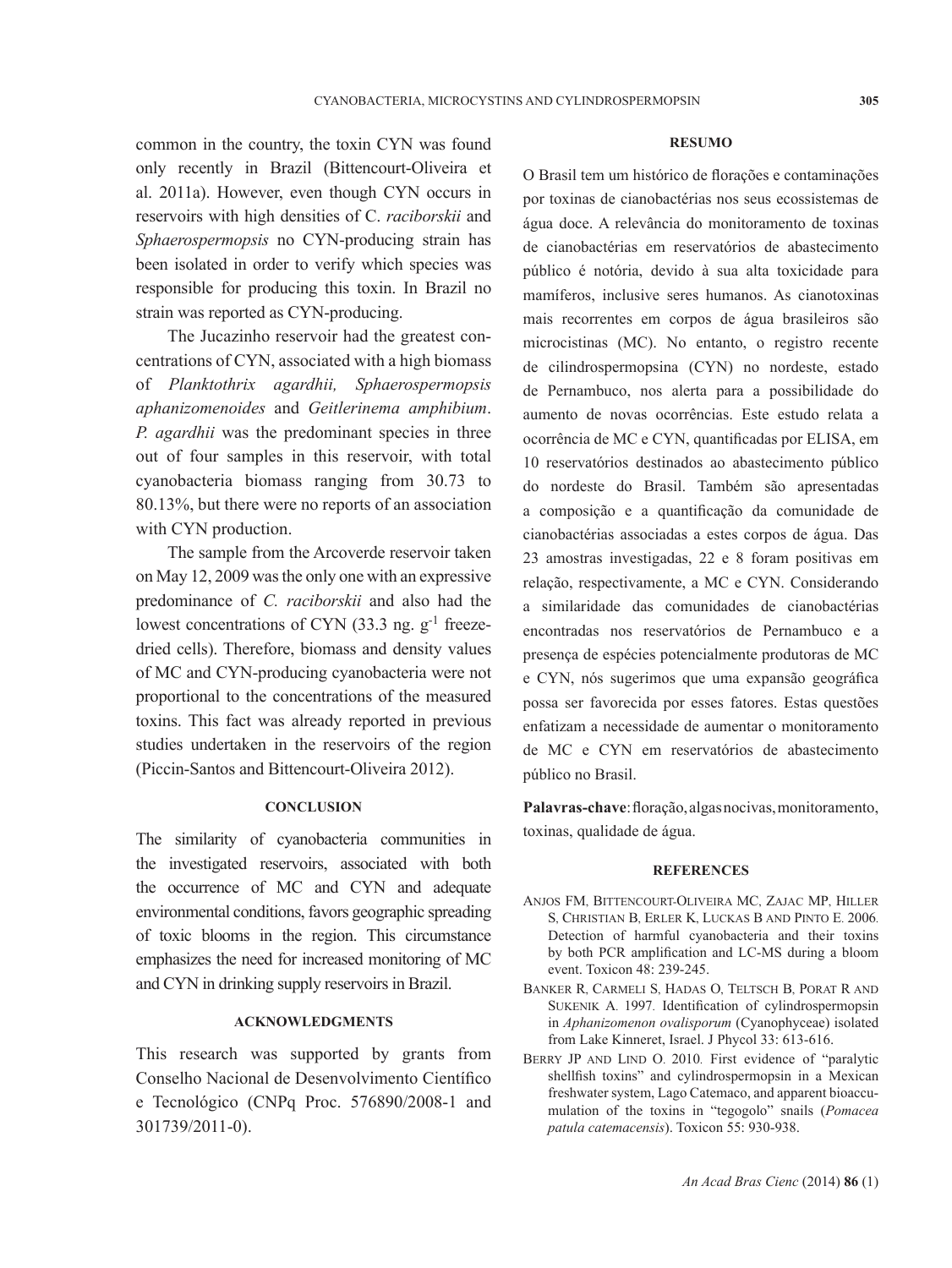- Bittencourt-Oliveira MC, Dias SN, Moura AN, Cordeiro-Araújo MKand Dantas EW. 2012b. Seasonal dynamics of cyanobacteria in a eutrophic reservoir (Arcoverde) in the semi-arid region of Brazil. Braz J Biol 72: 533-544.
- Bittencourt-Oliveira MC, Moura AN, Hereman TC and Dantas EW. 2011b. Increase in straight and coiled *Cylindrospermopsis raciborskii* (Cyanobacteria) populations under conditions of thermal de-stratification in a shallow tropical reservoir. J Water Resour Prot 3: 245-252.
- Bittencourt-Oliveira MC, Piccin-Santos V and Gouvêa-Barros S. 2012a. Microcystin-producing genotypes from cyanobacteria in Brazilian reservoirs. Environ Toxicol  $27 \cdot 461 - 471$
- Bittencourt-Oliveira MC, Piccin-Santos V, Kujbida P and Moura AN. 2011a. Cylindrospermopsin in water supply reservoirs in Brazil determined by immunochemical and molecular methods. J Water Resour Prot 3: 349-355.
- Bittencourt-Oliveira MC, Santos DMS and Moura AN. 2010. Toxic cyanobacteria in reservoirs in Northeastern Brazil: detection using a molecular method. Braz J Biol 70: 1005-1010.
- Bormans M, Ford PW and Fabbro L. 2005. Spatial and temporal variability in cyanobacteria populations controlled by physical processes. J Plankton Res 27: 61-70.
- Bouvy MA, Falcão D, Marinho M, Pagano M and Moura AN. 2000. Occurrence of *Cylindrospermopsis*  (Cyanobacteria) in 39 Brazilian tropical reservoirs during the 1998 drought. Aquat Microb Ecol 23: 13-27.
- Bouvy MA, Molica R, Oliveira S, Marinho M and Beker B. 1999. Dynamics of a toxic Cyanobacterial bloom (*Cylindrospermopsis raciborskii*) in a shallow reservoir in the Semi-Arid region of Northeast Brazil. Aquat Microb Ecol 20: 285-297.
- Bouvy MA, Nascimento SM, Molica RJR and Ferreira A. 2003. Limnological features in Tapacurá reservoir (northeast Brazil) during a severe drought. Hydrobiologia 493: 115-130.
- BRASIL. 2011. Regulation MS Nº 2914, "Guidelines for drinking Water Quality", Official Law Report's, 12, December 2011.
- Burford MA and Davis TW. 2011. Physical and chemical processes promoting dominance of the toxic cyanobacterium *Cylindrospermopsis raciborskii*. Chinese J Oceanol Limnol 29: 883-891.
- Burford MA, Johnson SA, Cook AJ, Packer TV, Taylor BM AND TOWNSLEY ER. 2007. Correlations between watershed and reservoir characteristics, and algal blooms in subtropical reservoirs. Water Res 41: 4105-4114.
- Burns J, Williams C and Chapman A. 2002. Cyanobacteria and their toxins in Florida surface waters. In: JOHNSON D and HARBISON RD (Eds), Proceedings of Health Effects of Exposure to Cyanobacteria Toxins. Saratoga: State of Science 13/14: 16-21.
- Carmichael WW. 1994. The Toxins of Cyanobacteria. Sci Am 270: 78-86.
- Carmichael WW, Azevedo SMFOo, An JS, Molica RJR, Jochimsen EM, Lau S, Rinehart KL, Shaw Gr and Eaglesham GK. 2001. Human fatalities from cyanobacteria, chemical and biological evidence for cyanotoxins. Environ Health Perspect 109: 663-668.
- ChellappaNT, BorbaJMand RochaO. 2008. Phytoplankton community and physical-chemical characteristics of water in the public reservoir of Cruzeta, RN, Brazil. Braz J Biol 68: 477-494.
- Chonudomkul D, Yongmanitchai W, Theeragool G, Kawachi M, Kasai F, Kaya Kand Watanabe MM. 2004. Morphology, genetic diversity, temperature tolerance and toxicity of *Cylindrospermopsis raciborskii* (Nostocales, Cyanobacteria) strains from Thailand and Japan. FEMS Microbiol Ecol 48: 345-355.
- Clark SP, Davis MA, Ryan TP, Searfoss GH and Hooser SB. 2007. Hepatic gene expression changes in mice associated with prolonged sublethal microcystin exposure. Toxicol Pathol 35: 594-605.
- Costa IAS, Azevedo SMFO, Senna PAC, Bernardo RR, Costa SM and Chellappa NT. 2006. Occurrence of toxin-producing cyanobacteria blooms in a Brazilian semiarid reservoir. Braz J Biol 66: 211-219.
- Cox PA, Banack SA and Murch SJ. 2003. Biomagnification of cyanobacterial neurotoxins and neurodegenerative disease among the Chamorro people of Guam. Proc Natl Acad Sci USA 100: 13380-13383.
- COX PA ET AL. 2005. Diverse taxa of cyanobacteria produce-N-methylamino-L-alanine, a neurotoxic amino acid. Proc Natl Acad Sci USA 102: 5074-5078.
- Dantas EW, Bittencourt-Oliveira MC and Moura AN. 2010. Spatial-temporal variation in coiled and straight morphotypes of *Cylindrospermopsis raciborskii* (Wolsz) Seenayya et Subba Raju (Cyanobacteria). Acta Bot Bras 24: 585-591.
- Dantas EW, Bittencourt-Oliveira MC and Moura AN. 2012. Dynamics of phytoplankton associations in three reservoirs in northeastern Brazil assessed using Reynolds theory. Limnologica 42: 72-80.
- Dantas EW, Moura AN and Bittencourt-Oliveira MC. 2011. Cyanobacterial blooms in stratified and destratified eutrophic reservoirs in semi-arid region of Brazil. An Acad Bras Cienc 83: 1327-1338.
- Ding W-X, Shen H-M, Zhu H-G, Lee N-L and Ong C-N. 1999. Genotoxicity of Microcystic cyanobacteria extract of a water source in China. Mutat Res 442: 69-77.
- Domingos P, Rubim TK, Molica RJR, Azevedo SMFO and Carmichael WW. 1999. First report of microcystin production by picoplanktonic cyanobacteria isolated from a northeast Brazilian drinking water supply. Environ Toxicol 14: 31-35.
- FALCONER IR. 1991. Tumor promotion and liver injury caused by oral consumption of Cyanobacteria. Environ Toxicol Water Qual 6: 177-184.
- Falconer IR. 1996. Potential impact on human health of toxic cyanobacteria. Phycologia 35: 6-11.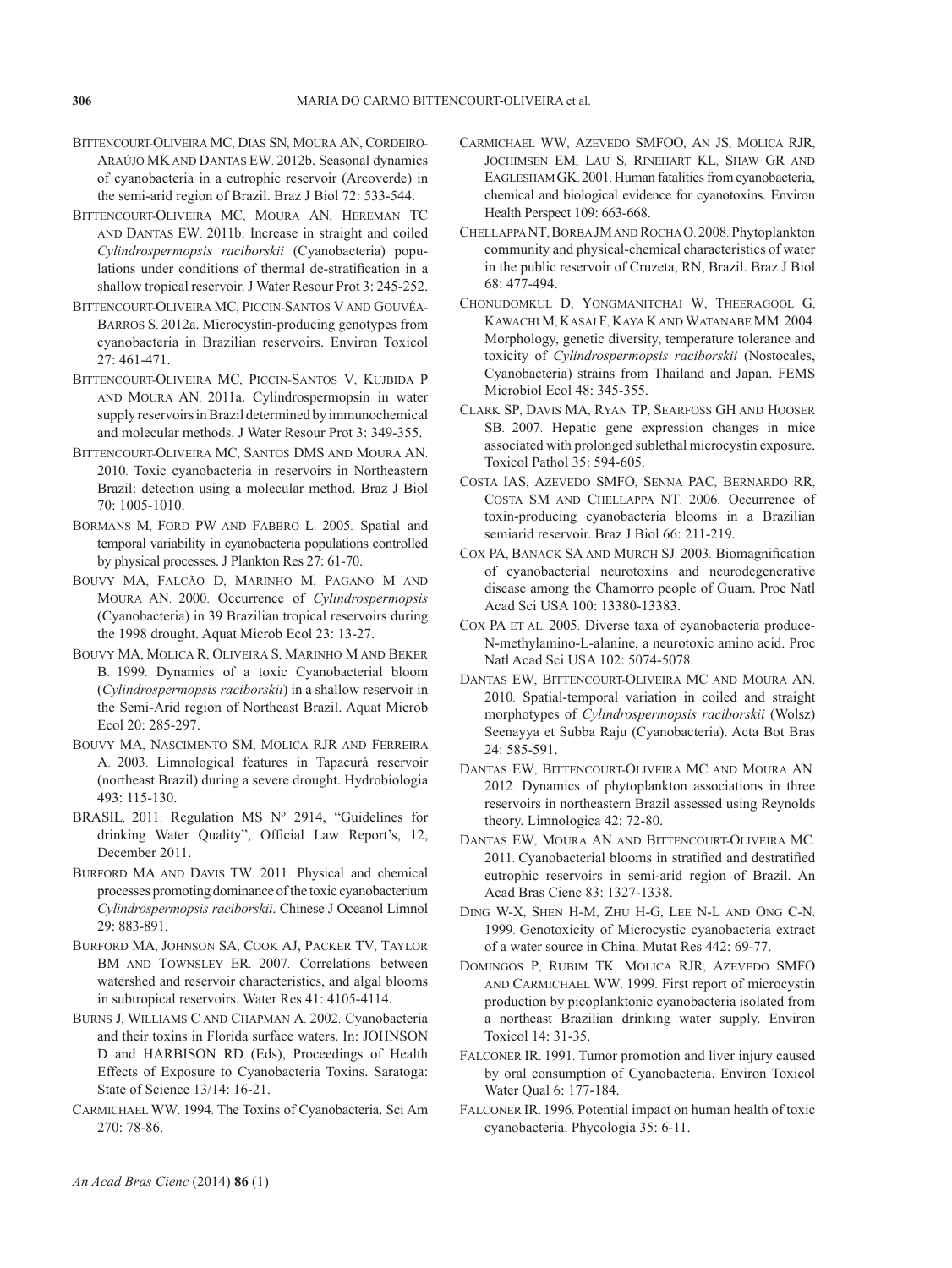- Falconer IR and Buckley TH. 1989. Tumors promotion by *Microcystis* sp., a blue-green alga occurring in water supplies. Med J Aust 150: 351-352.
- Falconer IRand Humpage AR. 2001. Preliminary evidence for *in vivo* tumour initiation by oral administration of extracts of the blue-green alga *Cylindrospermopsis raciborskii*  containing the toxin cylindrospermopsin. Environ Toxicol 16: 192-195.
- FALCONER LR, HARDY SJ, HUMPAGE AR, FROSCIO SM, TOZER GJ AND HAWKINS PR. 1999. Hepatic and renal toxicity of the bluegreen alga (Cyanobacterium) *Cylindrospermopsis raciborskii*  in a male swiss albino mice. Environ Toxicol 14: 143-150.
- Fastner J, Heinze R, Humpage AR, Mischke U, Eaglesham GK and Chorus I. 2003. *Cylindrospermopsis* occurrence in two German lakes and preliminary assessment of toxicity and toxin production of *Cylindrospermopsis raciborskii*  (Cyanobacteria) isolates. Toxicon 42: 313-321.
- FORSBERG CAND RYDING SO. 1980. Eutrophication parameters and trophic state indices in 30 Swedish waste-receiving lakes. Arch Hydrobiol 89: 189-207.
- Froscio SM, Humpage AR, Wickramasinghe W, Shaw G and Falconer IR. 2008. Interaction of the cyanobacterial toxin cylindrospermopsin with the eukaryotic protein synthesis system. Toxicon 51: 191-198.
- Harada K-I, Ohtami I, Iwamoto K, Suzyuki M, Watanabe MF, Watanabe M and Terao K. 1994. Isolation of cylindrospermopsin from a cyanobacterium *Umezakia natan* and its screening method. Toxicon 32: 73-84.
- Hawkins PR and Griffiths DJ. 1993. Artificial destratification of a small tropical reservoir: effects upon the phytoplankton. Hydrobiologia 254: 169-181.
- Hawkins PR, RunnegarMTC, Jackson ARBand Falconer IR. 1985. Severe hepatotoxicity caused by the tropical cyanobacterium (Blue-Green Alga) C*ylindrospermopsis raciborskii* (Woloszynska) Seenaya et Subba Raju isolated from a domestic water supply reservoir. Appl Environ Microbiol 50: 1292-1295.
- Hillebrand H, Dürselen C, Kirschtel D, Pollingher U and Zohary T. 1999. Biovolume calculation for pelagic and benthic microalgae. J Phycol 35: 403-424.
- Hooser SB, Beasley VR, Waite LL, Kuklenschmidt MS, Carmichael WW and Haschek WM. 1991. Actin filament alterations in rat hepatocytes induced *in vivo* and *in vitro* by microcystin-LR, a hepatotoxin from the blue-green algae *Microcystis aeruginosa*. Vet Pathol 28: 259-266.
- HUDNELL KH, DORTCH Q AND ZENICK H. 2008. An overview of the interagency, internation symposium on cyanobacterial harmful algal blooms (ISOC-HAB): advancing the scientific understanding of freshwater harmful algal blooms. In: HUDNELL KH (Ed), Cyanobacterial harmful algal blooms: State of the Science and Research Needs. Adv Exp Med Biol 619(XXIV): 1-16.
- Ito E, Kondo F, Terao K and Harada K-I. 1997. Neoplastic nodular formation in mouse liver induced by repeated intraperitoneal injections of microcystin-LR. Toxicon 35: 1453-1457.
- JOCHIMSEN EM ET AL. 1998. Liver failure and death after exposure to microcystin at a hemodialysis center in Brazil. N Engl J Med 338: 873-878.
- LiR, CarmichaelWW, BrittainS, EagleshamGK, ShawGR, Mahakhant A, Noparatnaraporn N, Yongmanitchai W, Kaya K and Watanabe MM. 2001. Isolation and identification of the cyanotoxin cylindrospermopsin and deoxy-cylindrospermopsin from a Thailand strain of *Cylindrospermopsis raciborskii* (Cyanobacteria). Toxicon 39: 973-980.
- Lira GAST, Araújo EL, Bittencourt-Oliveira MC and Moura AN. 2011. Phytoplankton abundance, dominance and coexistence in an eutrophic reservoir in the state of Pernambuco, Northeast Brazil. An Acad Bras Cienc 83: 1313-1326.
- Lobo E and Leighton G. 1986. Estructuras comunitarias de las fitocenosis planctonicas de los sistemas de Desembocaduras de rios y esteros de la zona central de Chile. Rev Biol Mar 22: 1-29.
- MacKintosh C, Beattie KA, Klump S, Cohen P and Codd GA. 1990. Cyanobacterial microcystin-LR is a potent and specific inhibitor of protein phosphatases 1 and 2A from both mammalians and higher plants. FEBS Lett 264: 187-192.
- Mohamed ZA and Al-Shehri AM. 2013. Assessment of cylindrospermopsin toxin in an arid Saudi lake containing dense cyanobacterial bloom. Environ Monit Assess 185: 2157-2166.
- Molica RJR, Oliveira EJA, Carvalho PVVC, Costa ANSF, Cunha MCC, Melo GL and Azevedo SMFO. 2005. Occurrence of saxitoxins and an anatoxin-a(s)-like anticholinesterase in a Brazilian drinking water supply. Harmful Algae 4: 743-753.
- Moschini-Carlos V, Bortoli S, Pinto E, Nishimura PY, Freitas LG, Pompêo MLM and Dörr F. 2009. Cyanobacteria and cyanotoxin in the Billings reservoir (São Paulo, SP, Brazil). Limnetica 28: 273-282.
- Moura AN, Dantas EW, Oliveira HSB and Bittencourt-Oliveira MC. 2011. Vertical and temporal dynamics of cyanobacteria in the Carpina potable water reservoir in Northeastern Brazil. Braz J Biol 71: 451-459.
- NEW ZEALAND, Ministry of Health. 2008. Drinkingwater Standards for New Zealand 2005 (Revised 2008). Wellington: Ministry of Health, 163 p.
- NHMRC, NRMMC. 2011. Australian Drinking Water Guidelines Paper 6 National Water Quality Management Strategy. National Health and Medical Research Council, National Resource Management Ministerial Council, Common wealth of Australia, Canberra.
- Nishiwaki-Matsushima R, Ohta T, Nishiwaki S, Sugunuma M, KOHYAMAK, ISHIKAWAT, CARMICHAEL WWAND FUJIKI H. 1992. Liver tumor promotion by the cyanobacterial cyclic peptide toxin microcystin-LR*.* J Cancer Res Clin Oncol 118: 420-424.
- O'Neil J and Dennison WC. 2005. Lyngbya majuscule in Southeast Queensland. In: ABAL E and DENNISON WC (Eds), Healthy Waterways - Healthy catchments. Brisbane: South East Queensland Reginal Water Quality Strategy, Brisbane City Council, Australia, p.119-148.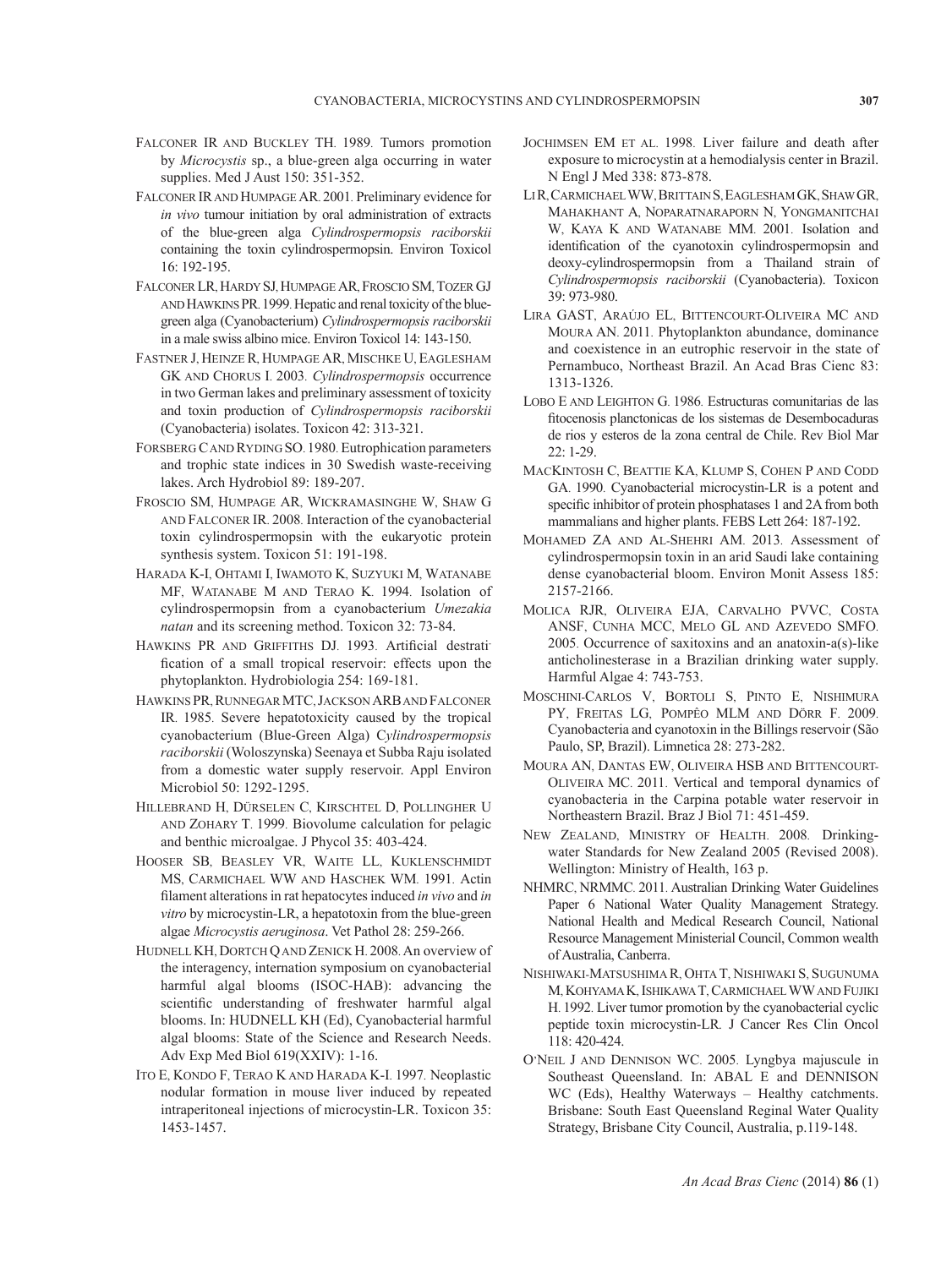- O'Neil JM, Davis TW, Burford MA and Gobler CJ. 2012. The rise of harmful cyanobacteria blooms: The potential roles of eutrophication and climate change. Harmful Algae 14: 313-334.
- Ohtani I, Moore RE and Runnegar MTC. 1992. Cylindrospermopsin, a potent hepatotoxin from the blue-greenalga *Cylindrospermopsis raciborskii*. J Am Chem Soc 114: 7941-7942.
- Paerl HW, Hall NS and Calandrino ES. 2011. Controlling harmful cyanobacterial blooms in a world experiencing anthropogenic and climatic-induced change. Sci Total Environ 409: 1739-1745.
- Paerl HW and Huisman J. 2009. Climate change: a catalyst for global expansion of harmful cyanobacterial blooms. Eviron Microb Rep 1: 27-37.
- PAUL VJ, THACKER R, BANKS KAND GOLUBIC S. 2005. Benthic cyanobacterial bloom impacts on the reefs of South Florida (Broward County, USA). Coral Reefs 24: 693-697.
- Piccin-Santos V and Bittencourt-Oliveira MC. 2012. Toxic cyanobacteria in four Brazilian water supply reservoirs. J Environ Prot 3: 68-73.
- PreuSSel K, Stuken A, Wiedner C, Chorus I and Fastner J. 2006. First report on cylindrospermopsin producing *Aphanizomenon flos-aquae* (Cyanobacteria) isolated from two German lakes. Toxicon 47: 156-162.
- Richardson LL, Sekar R, Myers JL, Gantar M, Voss JD, Kaczmarsky L, Remily ER, Boyer GL and Zimba PV. 2007. The presence of the cyanobacterial toxin microcystin in black band disease of corals. FEMS Microbiol Lett 272: 182-187.
- Saker ML, Nogueira ICG, Vasconcelos VM, Neilan BA, Eaglesham GK and Pereira P. 2003. First report and toxicological assessment of the cyanobacterium *Cylindrospermopsis raciborskii* from Portuguese freshwaters. Ecotoxicol Environ Saf 55: 243-250.
- Sant´AnnaCL, Gama-JrWA, Azevedo MTPand Komárek J. 2011. New morphospecies of *Chamaesiphon* (Cyanobacteria) from Atlantic rainforest, Brazil. Fottea 11: 25-30.
- SCHEMBRI MA, NEILAN BA AND SAINT CP. 2001. Identification of genes implicated in toxin production in the cyanobacterium *Cylindrospermopsis raciborskii*. Environ Toxicol 16: 413-421.
- SEAWRIGHT AA, NOLAN CC, SHAW GR, CHISWELL RK, NORRIS RL, Moore MRand Smith MJ. 1999. The oral toxicity for mice of the tropical cyanobacterium *Cylindrospermopsis raciborskii* (Woloszynska). Environ Toxicol 14: 135-142.
- Seifert M, McGregor G, Eaglesham G, Wickramasinghe W AND SHAW G. 2007. First evidence for the production of cylindrospermopsin and deoxy-cylindrospermopsin by the freshwater benthic cyanobacterium, *Lyngbya wollei* (Farlow ex Gornont) Speziale and Dyck. Harmful Algae 6: 73-80.
- Smith FMJ, Wood SA, Van Ginkel R, Broady PA and Gaw S. 2011. First report of saxitoxin production by a species of the freshwater benthic cyanobacterium, *Scytonema* Agardh. Toxicon 57: 566-573.
- Smith FMJ, Wood SA, Wilks T, Kelly D, Broady PA, Williamson W and Gaw S. 2012. Survey of *Scytonema* (Cyanobacteria) and associated saxitoxins in the littoral zone of recreational lakes in Canterbury, New Zealand. Phycologia 51: 542-551.
- Soares RM, Cagido VR, Ferraro RB, Meyer-Fernandes JR, Rocco PRM, Zin WA and Azevedo SMFO. 2007. Effects of microcystin-LR on mouse lungs. Toxicon 50: 330-338.
- Soares RM, Yuan M, Servaites JC, Delgado A, Magalhães VF, Hilborn ED, Carmichael WW and Azevedo SMFO. 2006. Sub-lethal exposure from microcystins to renal insufficiency patients in Rio de Janeiro-Brazil. Environ Toxicol 2: 95-103.
- Sotero-Santos RB, Carvalho GE, Dellamano-Oliveira MJ and Rocha O. 2008. Occurrence and toxicity of an *Anabaena* bloom in a Tropical reservoir (Southeast Brazil). Harmful Algae 7: 590-598.
- Sotero-Santos RB, Silva CRSE, Verani NF, Nonaka KO and Rocha O. 2006. Toxicity of a cyanobacteria bloom in Barra Bonita reservoir (Middle Tietê River, São Paulo, Brazil). Ecotoxicol Environ Saf 64: 163-170.
- Spoof L, Berg KA, Rapala J, Lahti K, Lepisto L, Metcalf JS, CODD GA AND MERILUOTO J. 2006. First observation of cylindrospermopsin in *Anabaena lapponica* isolated from the boreal environment (Finland). Environ Toxicol 21: 552-560.
- Stirling DJ and Quilliam MA. 2001. First report of the cyanobacterial toxin cylindrospermopsin in New Zealand. Toxicon 39: 1219-1222.
- Suganuma M, Fujiki H, Suguri H, Yoshizawa S, Hirota M, Nakayasu M, Ojika M, Wakamatsu K, Yamada K AND SUGIMURA T. 1988. Okadaic acid, an additional non-phorbol-12-tetradecanoate-13-acetate-type tumor promoter. Proc Natl Acad Sci USA 85: 1768-1771.
- Teixeira MGLC, Costa MCN, Carvalho VLP, Pereira MS and Hage E. 1993. Gastroenteritis epidemic in the area of the Itaparica, Bahia, Brazil. Bull Pan Am Health Organ 27: 244-253.
- Terao K, Ohmori S, Igarashi K, Ohtani I, Watanabe MF, Harada K-I, Ito E and Watanabe MF. 1994. Electron microscopic studies on experimental poisoning in mice induced by cylindrospermopsin isolated from blue-green alga *Umezakia natans*. Toxicon 32: 833-843.
- Ueno Y, Nagata S, Tsutsumi T, Hasegawa A, Watanabe MF, Park HD, Chen G-C, Chen G and Yu S-Z. 1996. Detection of microcystins, a blue-green algal hepatotoxin, in drinking water sampled in Haimen and Fusui, endemic areas of primary liver cancer in China, by highly sensitive immunoassay. Carcinogenesis 17: 1317-1321.
- Utermöhl H. 1958. Zur Vervollkommung der quantitativen phytoplanktonmethodik. Int Ver Theor Angew Limnol Verh 9: 1-38.
- Wetzel RG and Likens GE. 2000. Limnological analyses. New York: Springer Verlag,  $3<sup>rd</sup>$  ed., 429 p.